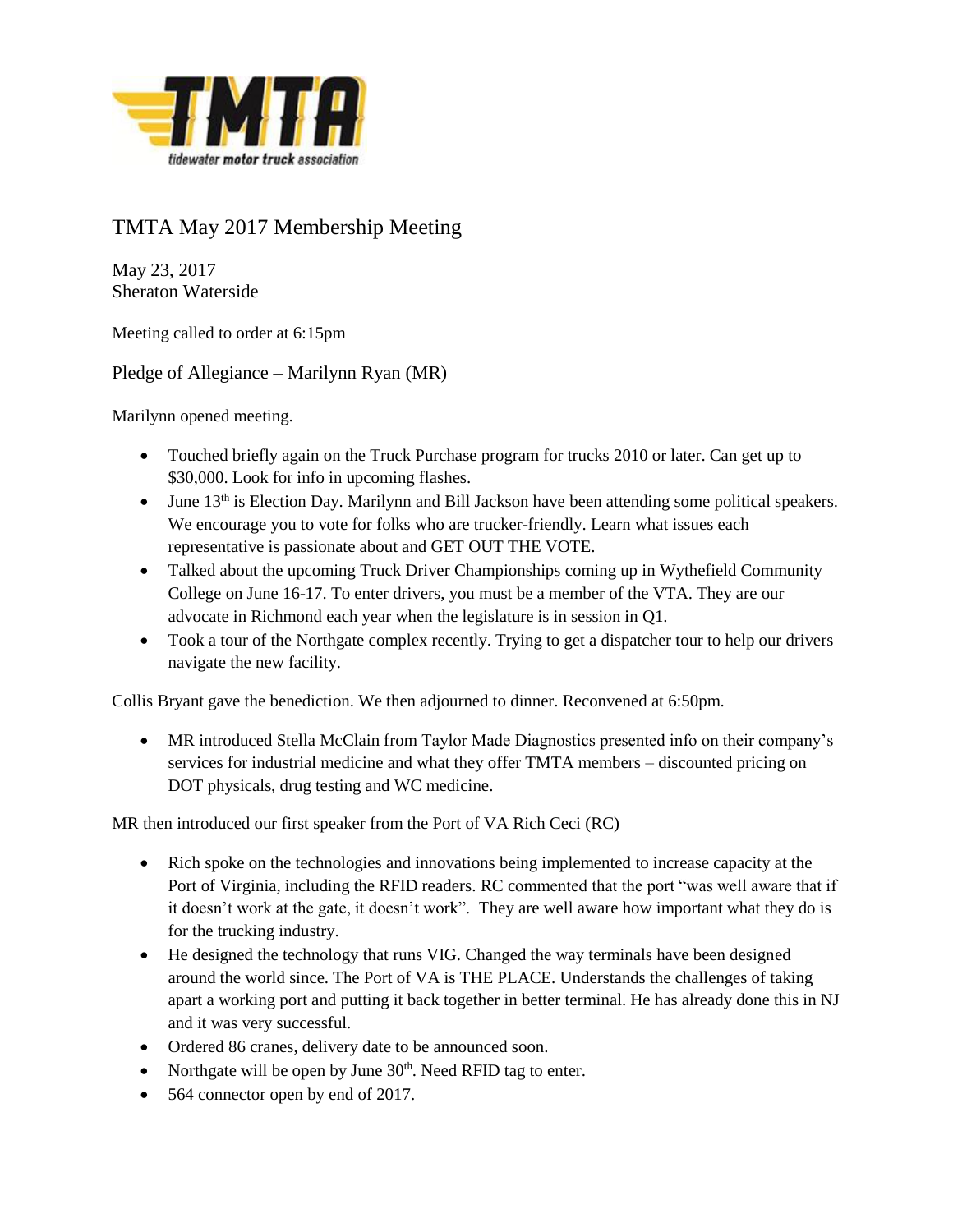- NIT gate technology-kiosks remain, RFID significantly better, biometric TWIC facility, express out-gate process, PROPASS reservations system being turned on soon, will expedite gate entry and exit. Only port in US with a short-term investment plan and a long-term investment plan. Could soon be the largest port on the East Coast.
- Building a million-lifts of capacity. More capacity than any port on East Coast except NJ. Game changer for the port and its cargo transporters.
- South NIT-construction starting  $Q3 (9/1)$ . Most cargo in Phase 1 has been moved to PMT. By the time Phase 1 and 2 are completed, more capacity and faster. Then finish the terminal with Phase 3. Last stack finishes in Q3 2020. Wider, shorter and faster than ones you see in VIG now. 900,000-container capacity when done. Total NIT capacity at end of expansion will 1.2 million containers.
- VIG-buying 4 more cranes, arriving beginning of 2019. Capacity now about 650,000 marine lifts per year with rail service from NS and CSX. \$320 Million \$ investment in June 2019. 1.2 Million containers, doubling current capacity. Rail and stack operation improved. Rail yard will be a model for the world. Extend berth by 350' allowing 3 large ships at once.
- RFID replacement project: technology concern has been worked out, working very well for the last 10 years. Truckers can move between the ports northward on the East Coast, we'll see about the southern ports later. A lot of truckers haven't purchased them yet, which is of concern to the port. Will need them to enter the Northgate by June 2017. Price goes up July 1<sup>st</sup>. Owners of the trucks should be purchasing the tags. One tag per truck, order ASAP.
- Truck reservation system is working very well. Meeting all expectations. Helps regulate the flow to the stacks so folks don't wait on terminal in stacks that are running slow. Stack utilization has been key for him. Truckers can plan their work, the port can organize the containers so they flow according to the appointments and folks wait less time for boxes.

Marilynn introduced the rest of the POV speaker panel to address questions developed from the BOD that address concerns of TMTA members. The speaker panel consisted of Shawn Tibbetts, COO for POV (ST); Vance Griffin, (VG), Pete Trocchiano, VP of multiservice terminals – PMT, NNMT VIP, RMT (PT); Kyle Basham, Director of Operations at VIG (KB); Art Ellerman, GM for HR Chassis Pool (AE), Chris Sykes, GM of Maintenance at VIG (CS).

- Reinhart announced recently March was  $4<sup>th</sup>$  busy month in the port's history with a 9% growth rate over March 2016, can you provide a forecast of volume for the rest of the year and how will it compare to last year's numbers? Shawn Tibbetts: 131,800 lifts, not as high as May and June 2017. Projecting about 6.8% growth over last year. May will be strongest ever. Couple of thousand containers. Can the forecast be broken down by facility? New fiscal year - July 1, 2017 ~5% growth next year to 1.64 million lifts. 2016 1.46 million lifts. Do break down by month/facility – about 13% of volume pulling off NIT due to losing 15% of the ground space will reclaim with semi-automated stacks. How does that impact volume? Moves into PMT. 10,000 lifts per month moving the PMT from NIT.
- 50% of South zone under construction soon, how will affect the MC community? Traffic patterns and productivity? How will it be redesigned to offset the level of acreage, will there still be activity when construction starts and how will you notify us of the new traffic patterns? RC: part under construction is not 50% and we chose the part to operate that was least used part of the terminal. Vacated all services from that area by moving the traffic pattern. When Phase 1 comes up will significantly increase capacity and Phase 3 will continue to operate. By the time they start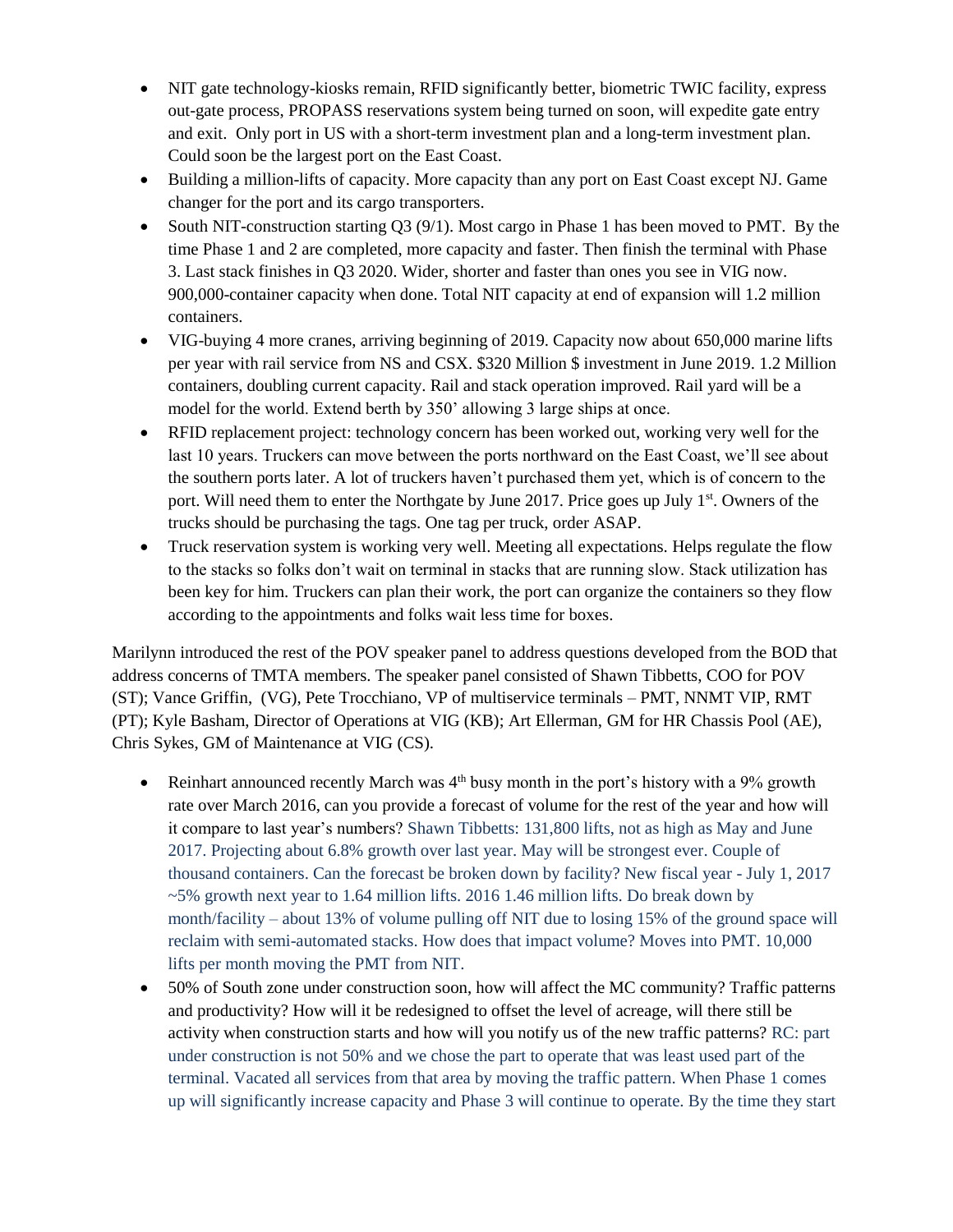on Phase 2, Phase 1 will be operational. 50% number doesn't match the plan. Not a lot of traffic in that part of the terminal, so traffic patterns won't be that disruptive. Shouldn't impede functionality. Will communicate heavily.

- PMT was reopened during a period of severe congestion after being dormant for 4-5 years. More equipment has been installed and more services have moved over there, but gate hours and container handling equipment hasn't been increased to keep up with this volume. Will there continue to be additional services and equipment allocated to PMT and if so what services/equipment? Pete Trocchiano: Yes, more services will be added as they need the land at NIT for construction. Have added two new RTGs which doubled the capacity to ground imports. Will continue to evaluate equipment and resources needed to make PMT efficient.
- Appreciate the extended gate hours, but wondering how we could get more hours and is there ever a chance for a Saturday gate at PMT? PT, added two hours already, will continue to add more hours as needed. Can more gate lanes be added to PMT? PT-no we cannot add more physical gate lanes, can have satellite lanes, truck that can perform out gate functions at the terminal. Did that last year, can do again this year. MR: Trying to guarantee efficient gate flow and increase productivity at PMT, how are you going to do that? PT: Add more equipment, staffed properly and make sure we get same turn times at PMT as at other terminals. ST: to start with PMT back up has been a challenge, will see new pavement there, 6-7 acres to create new pad space. Ensure the service level is where you need it to be same as other facilities, committed to this being a success for both groups. PMT will be sustainable and have a high service level. Living through this construction together.
- What worked well with the COSTCO DEVELOPMENT and what areas of concern did a vessel f this size reveal? Kyle Basham: Planning went well, started with the new alliance announcement, where were the volumes coming from, what steamship lines, what ports, months ago started planning. Realigned all the berth windows, painful process, not easy, but watched all the way through the Panama Canal, discharges continued to change, working through informational processes, getting to know each other. Brought in additional line handlers, met with the Pilots several times to coordinate tugs, increased both tugs and line handlers, what types of pins do they use, are they 8 high…went through all of the vessel making sure they had everything planned for. Operationally a great success…worked it in 4 bays. 32 gross moves per hour. MR: How many lifts/ TEUs were done? KB: Costco-1477 lifts, Cape Tenero-2300 lifts, next call about 2200-2300 lifts. MR: Larger vessels taking 2-3 days to work, how will the last free days work? KB: As soon as the discharge gets off, let customer plan from there.
- Any plans on the PPCY mirroring VIG hours? AE: PPCY is in place to support all three marine facilities, we look at each facility and expand the hours as needed. There is no plan at this time to mirror hours but if volume dictates, will take another look. MR: chassis usage at 81%, with peak coming up…what is the highest percentage before chassis are overused? AE: evaluate monthly, add/remove. Have some tentative plans to add additional capacity and maybe some specialized equipment as well.
- Feb MC Committee Mtg. Eric Casey presented on the preventive maintenance program. All inplace cranes will be taken down for maintenance. In addition, all POV mechanics will be attending KONE University for advanced education to better serve the facility. \$7 million investment. Work to bring the cranes back to new has been going on for 4 months. Yet everyday we receive info that 2-3 cranes are operating at reduced capacity due to the maintenance work, some even at a hard stop. Concerns about current equipment at VIG and new equipment being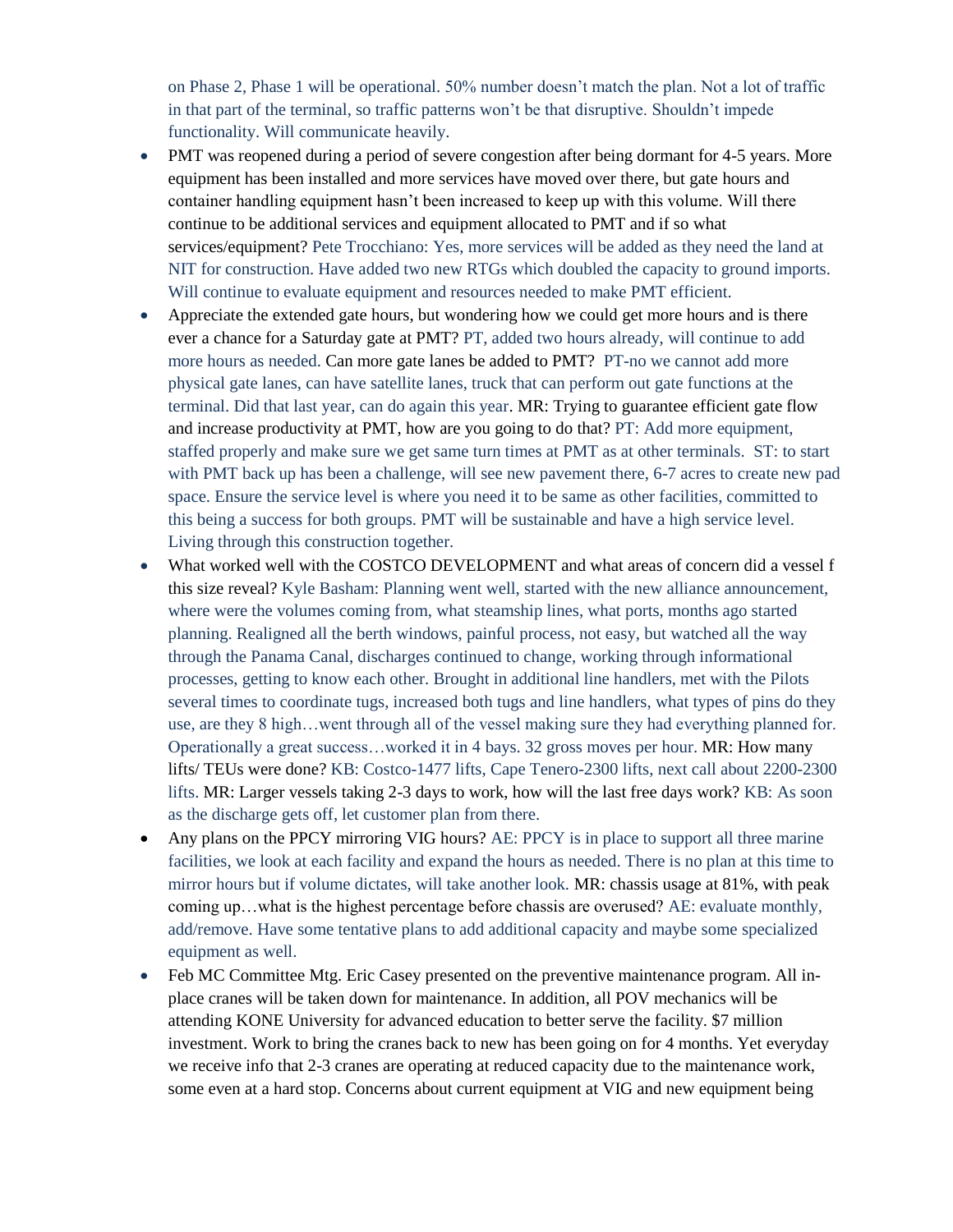installed at NIT, have any cranes been certified back to new and if so, which ones? Chris Sykes: Assessment being chosen is very good, but these cranes are running 24/7/365, even when terminal is not working. Still in Phase 1. KONE Cranes has evaluated each and every crane and last week they did 5 of them, so each day there has been an extra crane out of service all day each day. Doing 50 different checks telling us what needs repairing now, what can wait a few months and info on plans for Phase 2. There are 5 cranes left to inspect/rebuild that will happen two weeks from now and we will begin ordering parts. Some take 2-3 months to receive parts. Phase 2 is doing repairs…what you are seeing now is triage repair, stuff that needs fixing immediately. Very few things can be repaired in a couple of hours, most things take 12-14 hours. One crane will take 4 days to repair its hoist wires. When we take them out, we are selective. We may take an entire stack out of service in order to fix and rebuild from scratch. Doing in conjunction with RC project. Will take months if not into next year to finish. Still in evaluation process. MR: How many crane mechanics does VIG have? CS: a good many, have what we need, but are hiring more. If you know any with 10-15 years experience, send them to me now. Hiring 6 right now, more next year. MR: Any plans to shut down individual stacks for major overhaul? CS: Yes, but not until more new stacks online. Backups would be too significant. Work in conjunction with Rich Ceci's project.

- With NIT's reduced footprint, will it be the same amount of productivity on the yard, despite the decreased yard capacity. ST: are the assets going to be there to move the containers? Yes, we are prepared to keep same level of service. No intent to draw down on service level.
- Rich Ceci: concerns about stacks and out of service for refurbishment. This goes to reservation system – if we have a stack down, we can adjust the appointment levels so you aren't trying to get boxes from an area with no efficient service. You can look at your list of boxes and assign them out based on open availability of those stacks. Knowing you will come to terminal to get boxes you can receive and not wait for boxes you can't. We can tell your driver before they arrive on port they can't get that box and make plans for one they can.

Opened up for questions from the floor.

Nicole Sapienza: Question for Rich-haven't been able to use the new PROPASS website. The eModal system didn't allow us to make a morning appt for a container that was not off a vessel yet. Vessel comes in at 9am and finishes working at 7pm, I can't make an appointment to come in the next morning to pick my container, will I be able to do that in PROPASS before I leave the office for the night? RC totally a policy question, not a question of the website. All data sent everyday with continuous updating every 15 mins to hour. Decision of available is made by port, not by eModal, so that is a policy stance, not a software malfunction. MR: this functionality addition would be useful, please look into it.

Tommy White: You are saying you have record volume right now, but this is one of the worst year's since I've been in business. How does the truck volume at the gate factor into your record volume statement? ST: this fiscal year has not been the strongest we have seen from a drayage perspective, we agree with you. First half of the year we saw negative volume for trucking. Catching up this second half. Wont' be the same level of growth we have seen in past years, but growing at an organic rate. Rail growth is strong which is what is driving the larger growth number we presented earlier. 3-4% growth this year.

Steve (Meidinger maybe, no last name heard) Is there a plan with VIG to integrate their systems with N4 so everything is unified across the board? RC: yes, there is a plan, the N4 launch at VIG will happen January 14, 2018 or slightly thereafter. Must be done my March  $1<sup>st</sup>$ . Will be a challenging project, lots to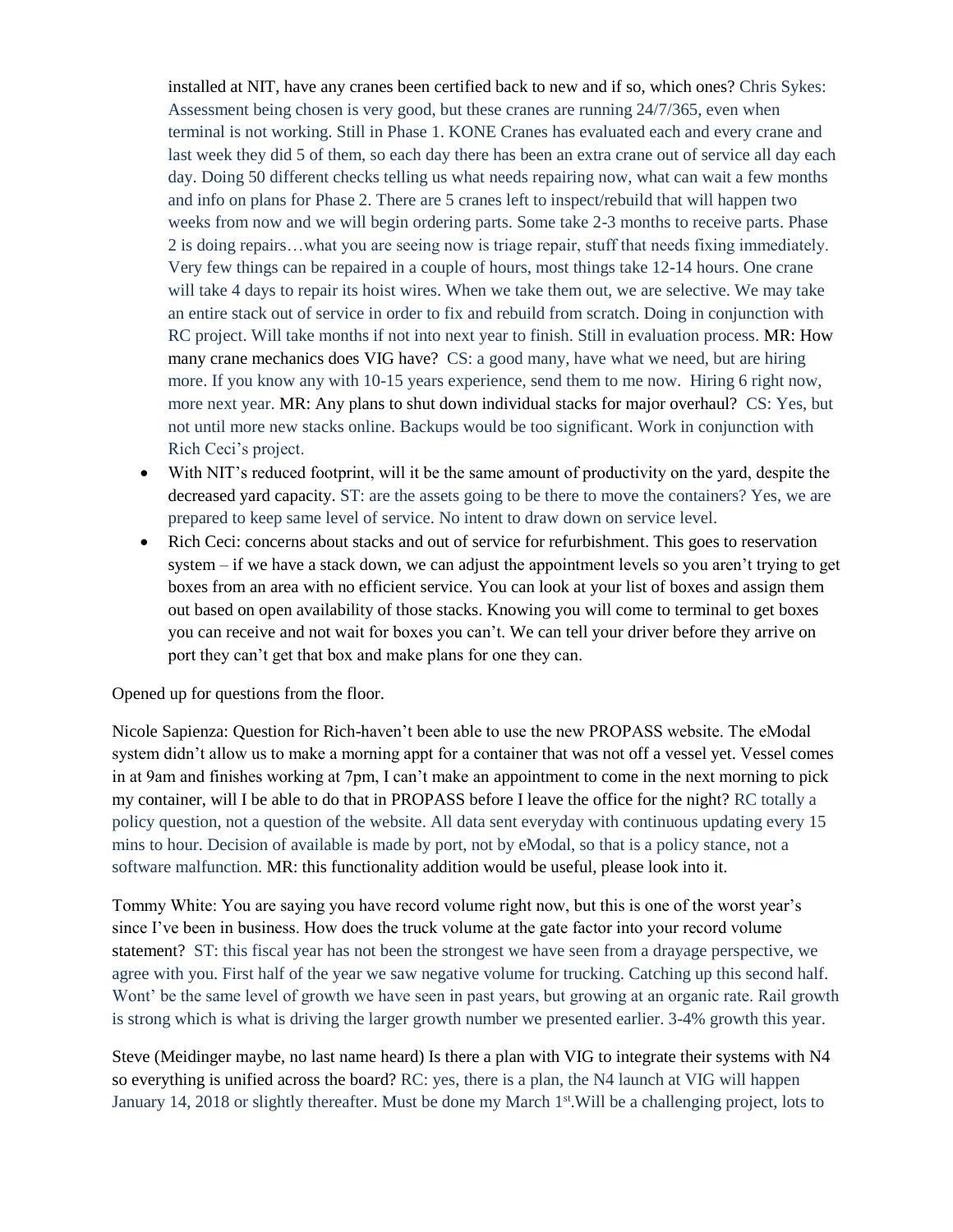do to make it work properly. Tried it out on Sunday night as a test. When not working on NIT, the Northgate or figuring out what to do with VIG, working on the N4 conversion. PROPASS will roll out as soon as N4 does. Looking to see if can rollout PROPASS at VIG earlier.

George Berry: Innovation is great, but drivers' perspective is what are you doing for us right now? NIT is fairly smooth, PMT appreciate hearing some of the things you are doing there. What is disheartening to me now is we have every representative in this room for this industry except for longshoreman. They are an intricate part of this operation. This is who the driver sees on the ground day in and day out. At PMT we wait for some guy to get off his personal phone call, finish reading his book before he comes over to direct us. We need leadership on the ground, not just in the office. Need to have leadership talking to drivers and seeing what is going on in the yard. VIG is my biggest concern. Truckers need more respect and better customer service. Why can we not get more than one drivers' assistance person over at VIG? We should have 3-4 DAs. Innovation not working at VIG, lights aren't working in booths, service gaps at the interchanges. Not enough oversight of the longshoreman to give us better productivity at the terminals. MR: we have never invited the longshoreman to this meeting, would have to talk to the board to see if it's appropriate to have them come, maybe we can figure out a format we could use to make that happen. Maybe the MC Committee could help us get this done.

Mike Hirsch: If a stack is down for a whole day, why aren't the free days extended on those containers? If today is my last free day my customer has demurrage the next day. This should automatically be done. (Not sure who answered him) If crane is down one hour, different from being down 12 hours. It would be automatic if down longer than 1-2 hours**.** ST: said that they would take this under advisement. MR and Kara will work to nail down what TMTA needs and get that addressed. MR said she had an incident last week – 40 last free day containers were in a lane that was down, customer service went to bat with Med Shipping for us and Med Shipping extended the free day an extra day. Mike said Customer Service does a great job if you call, but if the stack is going to be down a majority of the day, why do we have to call, why isn't this automatically done? Kara will take under advisement.

Brooke Deems: why are the seal numbers not showing on the TIR interchanges? They are outbound boxes, but not inbound boxes. When everything goes as it should, folks are recording along the way, but what about when it doesn't go right, it would be great to have them recorded. Can we get them back on this interchange? ST: Seal question is very expensive question. Our customers who pay us directly are the steamship lines. A few years back they got out of the business of wanting to update seal numbers, so we update the presence of seal, not the number. If you need to number, we need to have an offline conversation of how to solve that problem for you. Extremely expensive solution to have the seal show on the interchange.

Neil Boothby: Based on your port numbers, does that number include empties? KB or ST: yes it does. How many, what % are empties do you project? If it is a significant amount, what is the port going to do in busier months, we don't excessive gate volumes because of the empty evacuation. How do we spread out over all months? PPCY was surging, so we partnered with the steamship lines to get the empties out so we could handle loads effectively through the terminal. Went from 22,000 empties down to 14,000, making space so we don't have to shift boxes. Peak season creates empties. They pay different rates up and down the seaboard, so they aren't always motivated to move empty boxes that they don't get paid for. Very dynamic situation, so I don't have an answer to your question. With the big ships coming, maybe we can get rid of some of those empties. Think 14,000 is a good number.